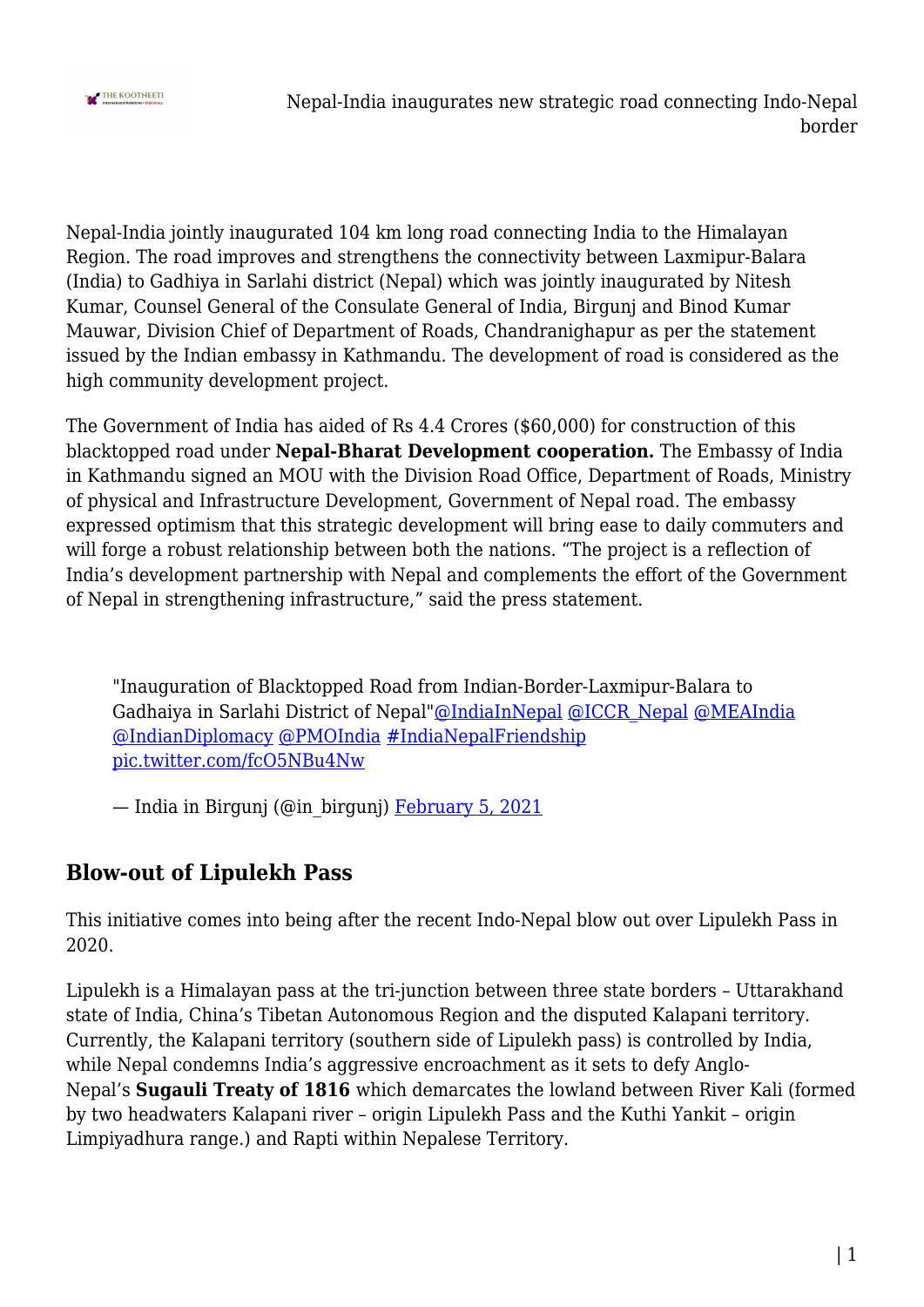

Nepal-India inaugurates new strategic road connecting Indo-Nepal border

Nepal claims that during 1962 Indo-China War, as a friendly neighbour it permitted Indian Army to set up a camp in Kalapani region, however, post-1962 war, despite firm requests by Nepal's PM's the Indian Army did not evacuate the region, leading to the emergence of **Kalapani Dispute.** Later in coming times, India carried three escalators measures to which Nepal objected, quoting it as 'India's hegemonic design'. Firstly, in May 2015 a Sino-Indo agreement was signed to use Lipulekh pass for trade to which Kathmandu protested. Secondly, in 2019 India published a new map showing Kalapani within its territory and lastly the final blow-out amidst COVID-19 as in 2020 Indian Defence Minister Rajnath Singh inaugurated an 80-km road linking Uttarakhand's region Dharchula to Kailash-Mansarover in Tibet via Lipulekh Pass to which Nepal bluntly reacted claiming that the road passes through Nepalese territory and officially issued a new map showing Lipulekh, Kalapani and Limpiyadhura as parts of their territory as per Sugauli Treaty (1816), thus straining India-Nepal's bilateral ties further.

Given the strategic location of Lipulekh Pass near the Line of Actual Control (LAC) has benefited Delhi as surveillance access to have an eye on Chinese movement especially as the Pass is near the Chinese trading town Taklakot or Purang. However, at the same time, Nepal's disputed territory sees itself caught up between the rivalry of two Asian Giants, as witnessed in recent Indo-China military standoff, compelling Oli's government to assert its claim over the disputed territory more firmly to secure sovereignty and security of Nepal.

## $\pmb{\times}$

Image source: Twitter

However, as China is also trying to vow Kathmandu, India has realised the strategic importance of Nepal in the fragile world politics. Despite the bone of contention over Lipulekh (Kalapani Territory), both the countries have consistently reiterated for a failure dialogue over the issue and robustly rejected any "third party" intervention. Further, the Government of India has been adamantly developing and strengthening border infrastructure in Nepal's Terai area through up-gradation of 10 roads in the region and assisting Nepal in development of cross border rail link at Jogbani-Biratnagar, Jayanagar-Paribas. Though in 2020 both the countries witnessed a sour relationship but in 2021 when the nations around the world geared up to insulate and inoculate its citizens from Covid-19, India judiciously used this opportunity to strengthen its relations with its neighbours and assisted Nepal with 12 million doses of vaccines which have strengthened the amicable relations between both the countries.

Hence, the current exigency for both the countries is to respect their People to People ties, underscore democratic values and boost infrastructural development to cement a positive